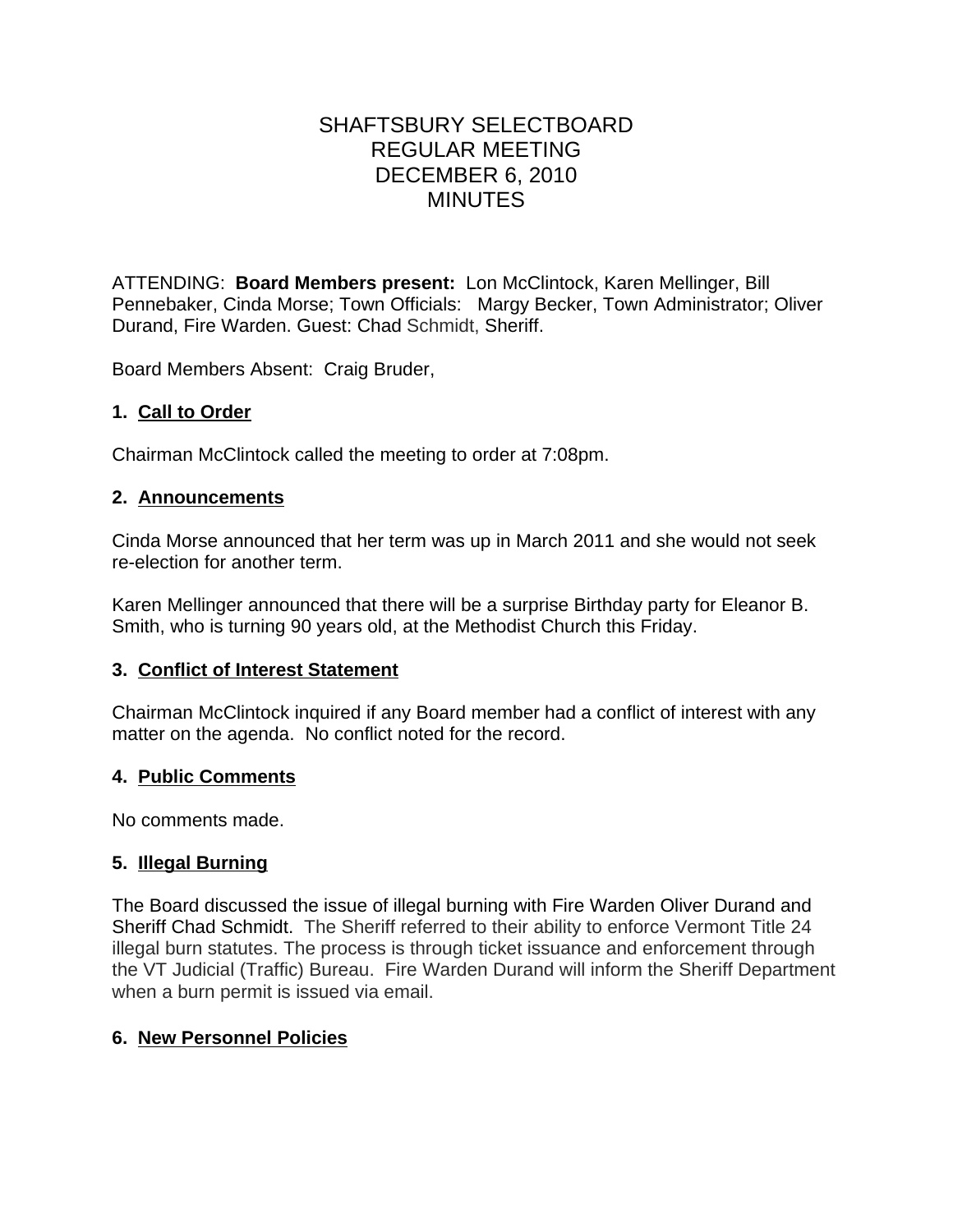Cinda Morse informed the Board that the Personnel Committee will edit and finalize the policies at the upcoming subcommittee meeting on December 8th. The personnel policies will be sent to Rob Woolmington, the Town Attorney. Chair McClintock asked that the final draft be circulated to Board Members for the next meeting.

### **7. Other Business**

Cinda Morse announced Bill Hardy and Ellie Hyjek were formally welcomed to the Cemetery Committee. There have been administrative issues with permits; most of the issues have been resolved.

The Board will consider appointments of Traci Galle, Doug Crossman, and Dick Lyon to the Recreation Committee's subcommittee on Cleveland Ave. Park.

At the last Health Insurance workshop the Board decided not to renew the policy with VLCT due to large increases. After comparing insurance companies the Board decided on a policy with Blue Cross called Blue Care. Karen Mellinger recommended employees be asked to share 14% of the cost of the premium with the Blue Cross Blue Shield HMO Plan. The Board further discussed other cost sharing options.

### **Cinda Morse made the motion to accept Karen Mellinger's recommendation of that employees pay 14% of the 2011 premium expense with Blue Cross Blue Shield. Bill Pennebaker seconded. Motion carried 4-0.**

Community appropriations will be put on the ballot for the voters. The Board decided that if an organization served the Town they should be on the ballot. The expense of maintaining the garden beds will stay in the budget. A request from the Red Cross needs further information. The Board will meet with the Grandview Cemetery Association and request a financial report. Youth programs will be contacted. The Veterans' Memorial request will change from \$2,000 to \$3,000.

**Cinda Morse made the motion to approve all requests to be on the Australian Ballot, with the change to the Veterans' Memorial request from \$2,000 to \$3,000, and with the exception of the Red Cross. Bill Pennebaker seconded. Motion carried 4-0.**

A work session for the budget will be held Monday, December  $13<sup>th</sup>$  at 5:00pm.

### **8. Approval of Minutes**

**Bill Pennebaker made the motion to approve minutes for November 15, 2010. Karen Mellinger seconded. Motion carried 3-0-1 with Cinda Morse abstaining.**

**Bill Pennebaker made the motion to approve the minutes for November 22, 2010. Karen Mellinger seconded. Motion carried 4-0.**